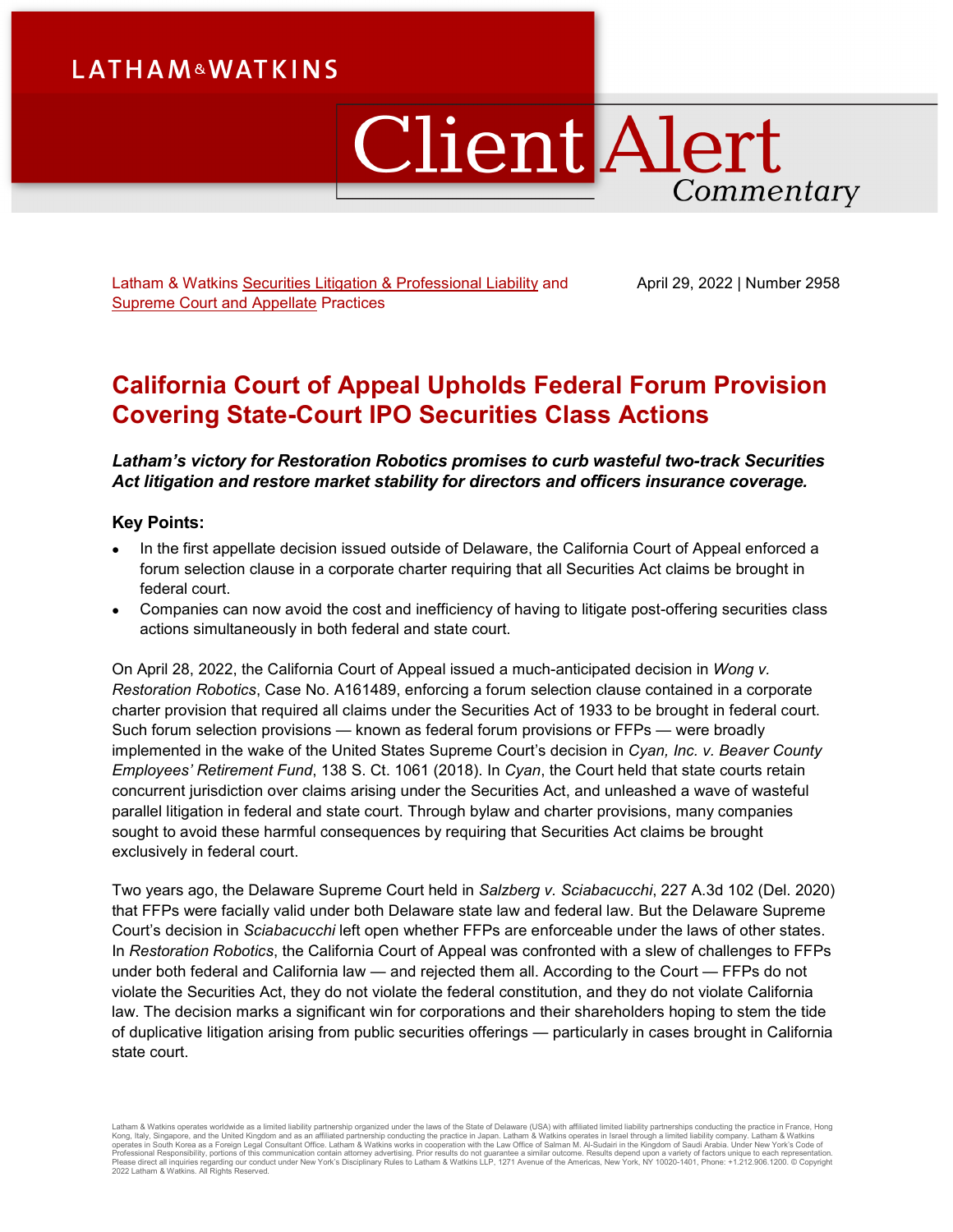## **Background**

In October 2017, Restoration Robotics, Inc. — a Delaware corporation — conducted a modest US\$25 million initial public offering.[1](#page-3-0) As part of the IPO process, the company amended its certificate of incorporation to include a provision that stated:

"Unless the Corporation consents in writing to the selection of an alternate forum, the federal district courts of the United States of America shall be the exclusive forum for the resolution of any complaint asserting a cause of action arising under the Securities Act of 1933, as amended. Any person or entity purchasing or otherwise acquiring any interest in any security of the Corporation shall be deemed to have notice of and consented to this Article VIII."

This FFP was disclosed to prospective investors almost a month before Restoration Robotics' IPO.

Nevertheless, by the following spring, Restoration Robotics and several company officers and directors (together, Restoration Robotics) faced multiple lawsuits asserting claims under Sections 11, 12(a)(2), and 15 of the Securities Act. Consistent with the FFP, two such lawsuits were filed and subsequently consolidated in federal district court. The federal litigation ultimately settled in May 2021.

Meanwhile, Plaintiff in this case sued Restoration Robotics in California state court, bringing materially identical claims under the Securities Act. Restoration Robotics moved to dismiss based on the FFP. The Superior Court (Weiner, J.) agreed that the FFP barred Plaintiff's lawsuit in state court and dismissed the case. Plaintiff then appealed to the California Court of Appeal.

## **The Court of Appeal's Decision in** *Restoration Robotics*

On April 28, 2022, the California Court of Appeal affirmed the Superior Court's decision enforcing Restoration Robotics' FFP. The Court methodically rejected each of Plaintiff's statutory, constitutional, and California law challenges to the FFP.

First, the Court held that FFPs do not violate the Securities Act — and, more specifically, that FFPs do not run afoul of the statute's so-called "removal bar" or "anti-waiver provision." The removal bar in Section 22(a) of the Securities Act provides that "no case arising under this subchapter and brought in any State court of competent jurisdiction shall be removed to any court of the United States." 15 U.S.C. § 77v(a). The removal bar, the Court explained, does only what it says — it bars removal. And because "Restoration Robotics does not seek to remove this case to federal court," but instead merely "seeks to enforce the FFP," "the removal bar has no apparent application to the FFP." In so holding, the Court rejected Plaintiff's invitation "to look behind the words of the statute." Citing the US Supreme Court's decision in *Rodriguez de Quijas v. Shearson/American Express, Inc.*, 490 U.S. 477 (1989), the Court added that, if Securities Act claims "can be adjudicated outside of any court by the terms of a forum selection provision that requires arbitration," one would be "hard pressed to see why the claims cannot be adjudicated in a federal court by the terms of an FFP."

As for the anti-waiver provision, Section 14 of the Securities Act provides that "[a]ny condition, stipulation, or provision binding any person acquiring any security to waive compliance with any provision of this subchapter or of the rules and regulations of the Commission shall be void." 15 U.S.C. § 77n. The California Court of Appeal held that the FFP does not "amount[] to a waiver of compliance" within the meaning of that provision. Relying again on the Supreme Court's decision in *Rodriguez*, the Court reasoned that the Securities Act's provision of concurrent jurisdiction to state and federal courts "does not impose any duty" requiring compliance and thus "can be overridden by a forum selection agreement without violating the 1933 Act's anti-waiver provision." The Court further rejected Plaintiff's argument that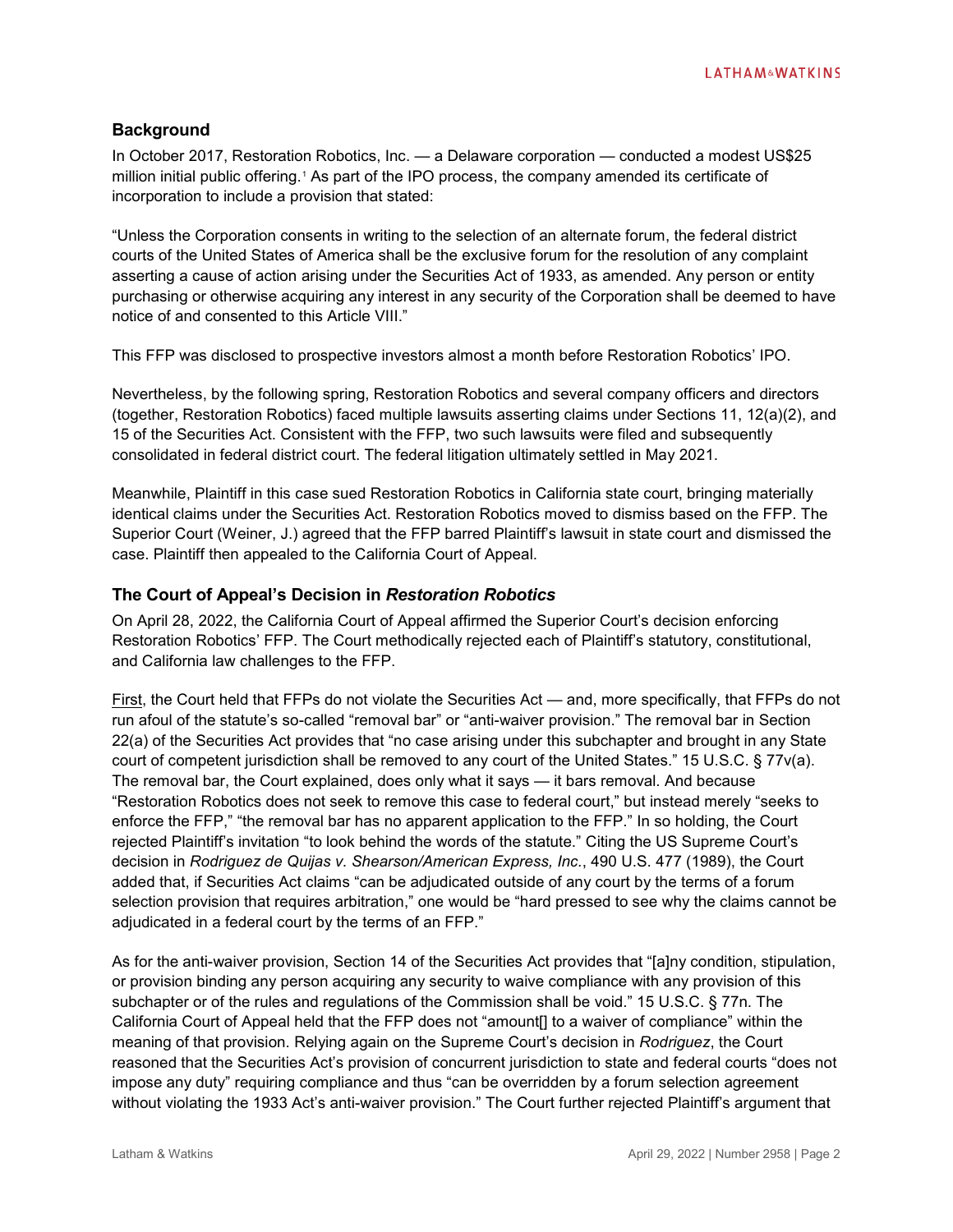*Rodriguez* was distinguishable because it involved the Federal Arbitration Act's "policy favoring arbitration," noting that if arbitration does not inherently undermine any of the substantive rights afforded by the Securities Act, one "cannot discern how resort to a federal court could undermine any of those rights."

Second, the Court rejected Plaintiff's argument that FFPs violate the dormant Commerce Clause and the Supremacy Clause of the federal constitution. With regard to the Commerce Clause, the Court held that Plaintiff's challenge failed for two independent reasons. As a threshold matter, the Court concluded that FFPs did not involve "state action," a necessary element of any dormant Commerce Clause claim. Restoration Robotics, the Court explained, is "a private entity" that "does not perform a traditional, exclusive public function," was not "compelled by Delaware law to include an FFP in its certificate of incorporation," and was not "acting jointly" with any government official in adopting the FFP. "Even apart from the lack of state action," the Court continued, Plaintiff's dormant Commerce Clause challenge failed on the merits. Citing the US Supreme Court's decision in *CTS Corp. v. Dynamics Corp. of America*, 481 U.S. 69 (1987), the Court noted that Delaware "has an interest in promoting stable relationships among parties involved in the corporations it charters." And as the Delaware Supreme Court recognized in *Sciabacucchi*, FFPs "allow for consolidation and coordination of such claims to avoid inefficiencies and unnecessary costs," benefitting corporations and stockholders alike. Accordingly, the Court concluded that "[a]ny burden on interstate commerce here is slight compared to the benefits."

As for the Supremacy Clause, the Court rejected Plaintiff's contention that Delaware unconstitutionally discriminates against federal law by ensuring that (purportedly) analogous claims under Delaware law may be heard in Delaware courts but not affording similar protection to Securities Act claims. For one thing, the Court explained, Plaintiff's argument "appears to rest on a false premise" because Plaintiff could not "identify any state law that is similar to his [federal claim] in size and type." For another, the precedents on which Plaintiff had relied — *Howlett By and Through Howlett v. Rose*, 496 U.S. 356 (1990), and *Haywood v. Drown*, 556 U.S. 729 (2009) — looked nothing like this case. *Howlett* and *Haywood*, the Court reasoned, "stand for the principle that a State cannot simply refuse to entertain a federal claim based on a policy disagreement." But because "Delaware does not purport to shut its doors, or the doors of any other state court to [Securities] Act claims," there is no Supremacy Clause problem.

Third, the Court held that Restoration Robotics' FFP was both valid and enforceable. On validity, the Court held that Delaware law — not California law — controls. Because the Delaware Supreme Court held in *Sciabacucchi* that "FFP's are valid provisions within the certificates of incorporation of Delaware corporations," that resolved the matter of validity. On enforceability, all agreed that the inquiry was governed by California law. Applying California law, the Court held that the FFP was neither "outside the reasonable expectations of shareholders" (because "the FFP was made public . . . several weeks before the IPO") nor "unconscionable" (because it was conspicuously presented in the "corporation's certificate of incorporation" and merely required Plaintiff to bring his federal claim "in a local federal court").

## **Implications**

The decision in *Restoration Robotics* is a major win for corporations and stockholders alike, as it affirms the validity and enforceability of a provision that provides a convenient method to avoid duplicative litigation of Securities Act claims in federal and state court. Plaintiff could conceivably seek further review in the California Supreme Court, and other state appellate courts could also take a different view on the validity and enforceability of FFPs. But if the California Court of Appeal's well-reasoned decision portends a broader consensus to come, it promises to curb wasteful two-track litigation of Securities Act claims and, by extension, restore stability to the market for directors and officers insurance coverage.